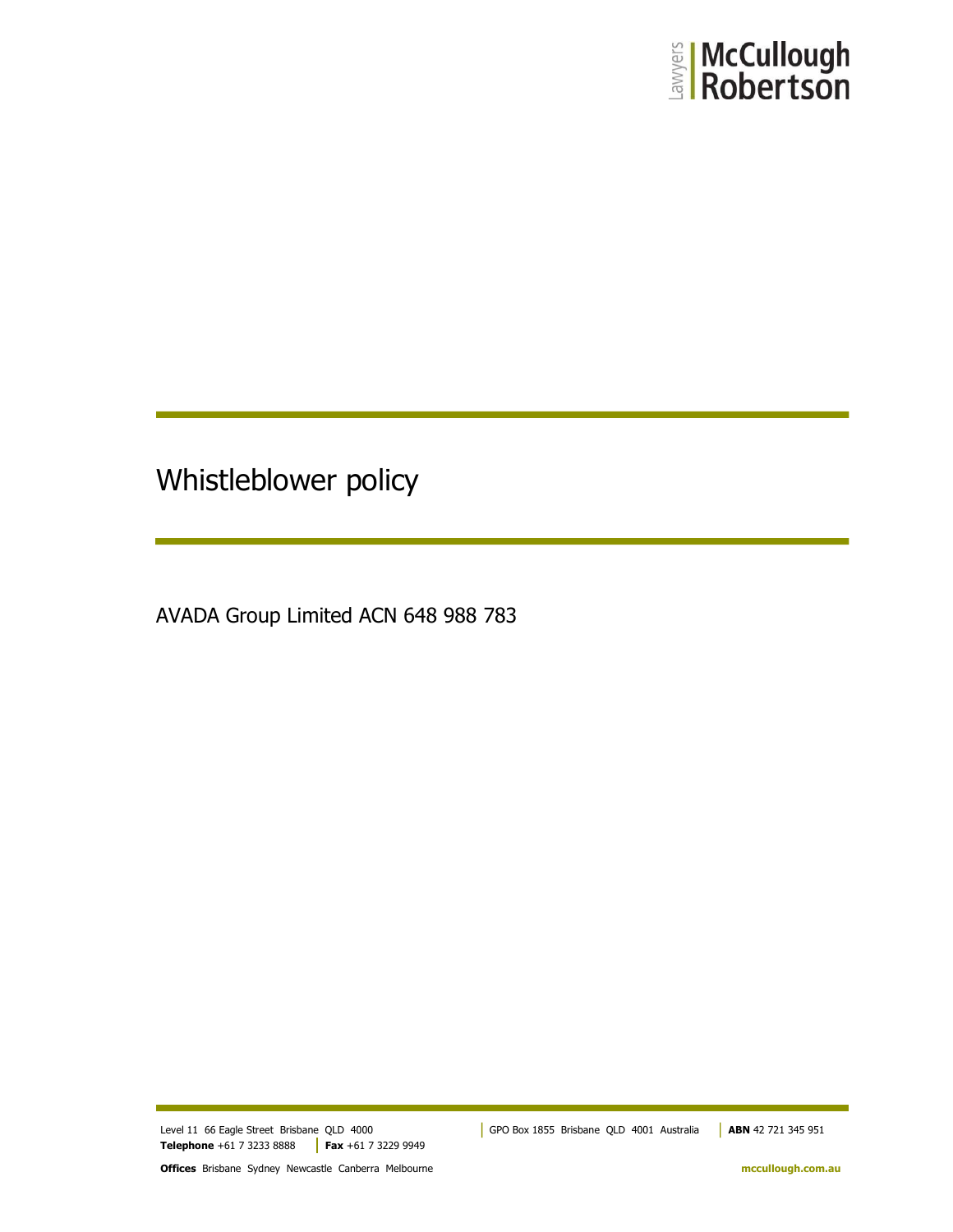

# Table of contents

| 1                       |     |                                                                      |    |  |  |  |
|-------------------------|-----|----------------------------------------------------------------------|----|--|--|--|
| $\overline{\mathbf{2}}$ |     |                                                                      |    |  |  |  |
| 3                       |     |                                                                      |    |  |  |  |
|                         |     |                                                                      |    |  |  |  |
| 4                       |     |                                                                      |    |  |  |  |
|                         | 4.1 | Reportable Conduct                                                   | 2  |  |  |  |
|                         | 4.2 | Personal work related grievances                                     | 3  |  |  |  |
|                         | 4.3 | False reporting                                                      | 3  |  |  |  |
| 5                       |     |                                                                      |    |  |  |  |
|                         | 5.1 | <b>All Disclosures</b>                                               | 4  |  |  |  |
|                         | 5.2 | Disclosures made by Eligible Whistleblowers                          | 4  |  |  |  |
|                         | 5.3 | Public Interest Disclosures and Emergency Disclosures                | 5  |  |  |  |
|                         | 5.4 | Anonymous Disclosures                                                | 5  |  |  |  |
|                         |     |                                                                      |    |  |  |  |
| 6                       |     |                                                                      |    |  |  |  |
| 7                       |     |                                                                      |    |  |  |  |
|                         | 7.1 | Initial assessment of Disclosures                                    | 6  |  |  |  |
|                         | 7.2 | Investigation by Whistleblower Investigation Officer                 | 6  |  |  |  |
|                         | 7.3 | Ongoing support and protection by Whistleblower Protection Officer   | 7  |  |  |  |
|                         | 7.4 | Keeping you informed                                                 | 7  |  |  |  |
|                         | 7.5 | Ensuring fair treatment of individuals mentioned in a Disclosure     | 7  |  |  |  |
| 8                       |     |                                                                      |    |  |  |  |
|                         | 8.1 | Protecting your identity                                             | 8  |  |  |  |
|                         | 8.2 | Protection from detrimental conduct                                  | 8  |  |  |  |
|                         | 8.3 | Civil, criminal and administrative liability protection              | 9  |  |  |  |
|                         | 8.4 | Concerns about breaches of confidentiality and victimising behaviour | 10 |  |  |  |
| 9                       |     |                                                                      |    |  |  |  |
|                         |     |                                                                      |    |  |  |  |
| 10                      |     |                                                                      |    |  |  |  |
| 11                      |     |                                                                      |    |  |  |  |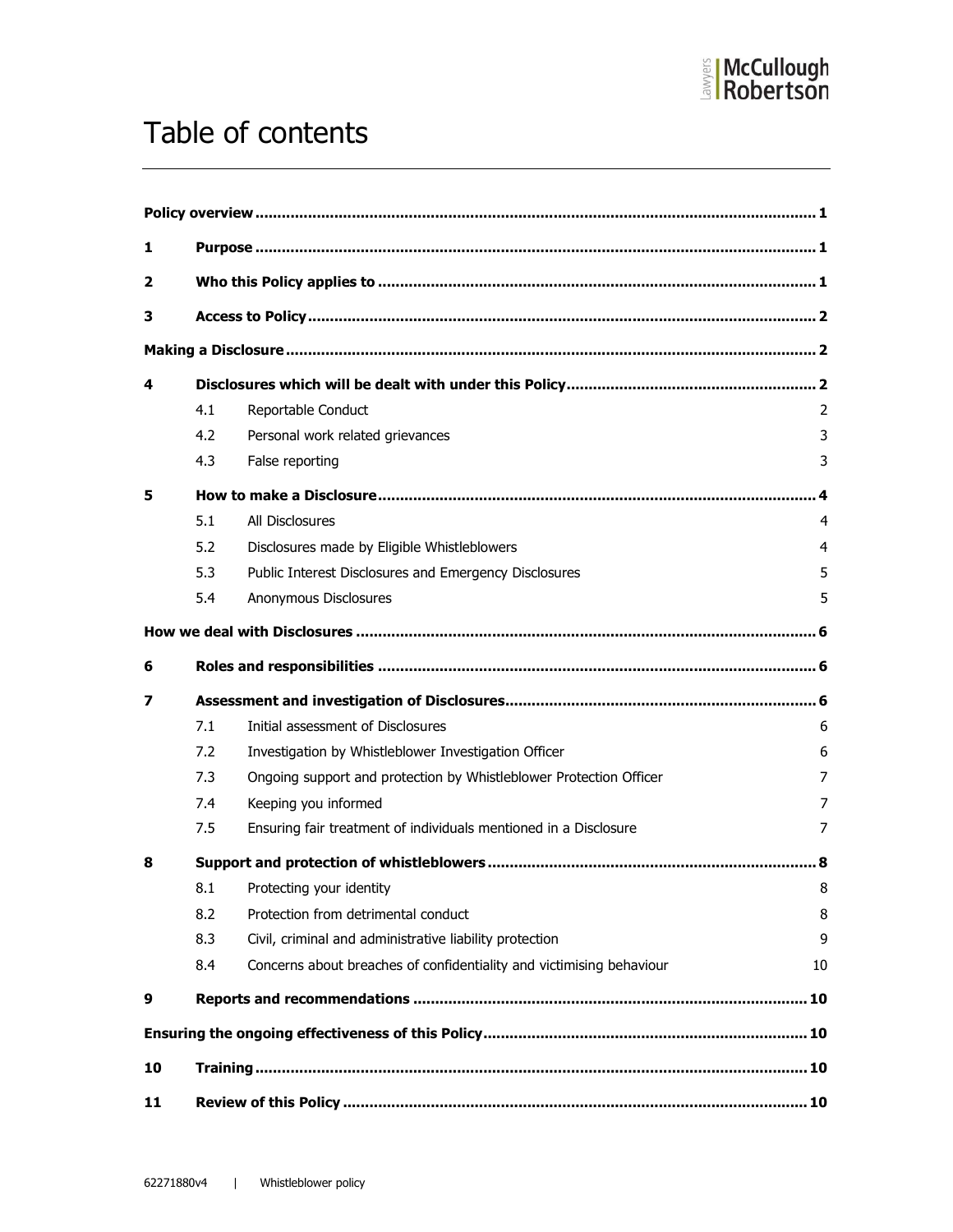| <b>El McCullough</b><br>$\frac{1}{3}$ Robertson |
|-------------------------------------------------|
|                                                 |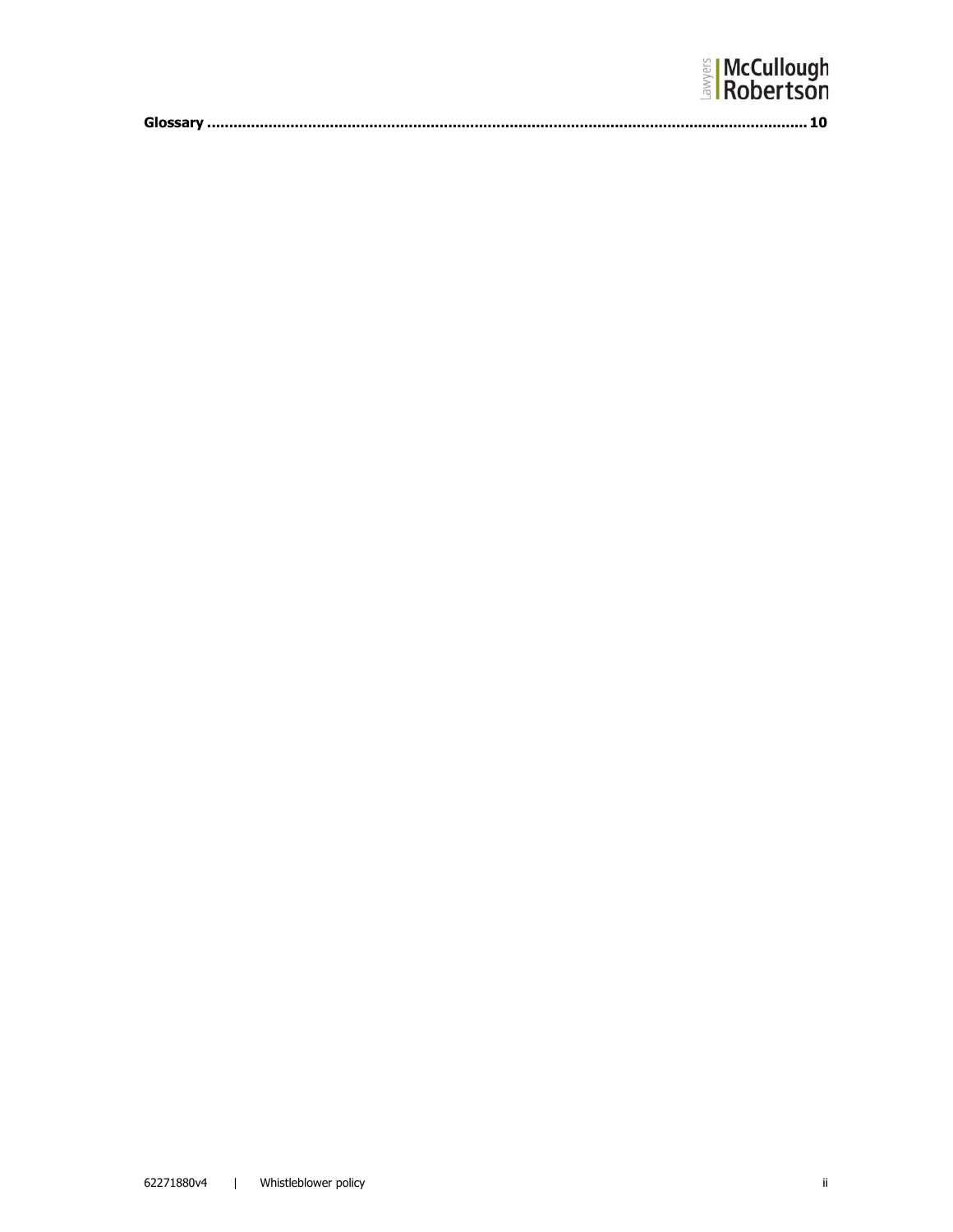# Whistleblower policy

# AVADA Group Limited ACN 648 988 783 (AVADA)

## Policy overview

## 1 Purpose

- (a) We are committed to doing business in an open and accountable way through supporting a culture of honest and ethical behaviour. We recognise that an important aspect of this is that individuals feel confident about reporting any concerns they may have about suspicious activity or wrongdoing in relation to our business activities without fear of harm or reprisal.
- (b) The purpose of this Policy is to set out:
	- (i) the processes and procedures for the disclosure, investigation and resolution of suspicious activity or wrongdoing of the kind referred to in section 4.1 below (Reportable Conduct); and
	- (ii) the guidelines for the support and protection of individuals who wish to raise concerns about Reportable Conduct (Disclosure).

## 2 Who this Policy applies to

- (a) We do not tolerate Reportable Conduct and urge anyone who becomes aware of known or suspected Reportable Conduct to make a Disclosure in accordance with this Policy.
- (b) You will also be eligible for certain protections under the Corporations Act or Tax Act (if the Reportable Conduct relates to tax avoidance behaviour or other tax issues) if you make a Disclosure in accordance with this Policy and you are (or have ever been) any of the following in relation to AVADA:
	- (i) an officer or employee;
	- (ii) a supplier of goods or services (whether paid or unpaid) including their employees;
	- (iii) a relative of an individual referred to in section 2(b)(i) or (ii); or
	- $(iv)$  a dependant of an individual referred to in section  $2(b)(i)$  or  $(ii)$ , or of that individual's spouse,

(each an **Eligible Whistleblower**). See section 8.3 for more information about these protections.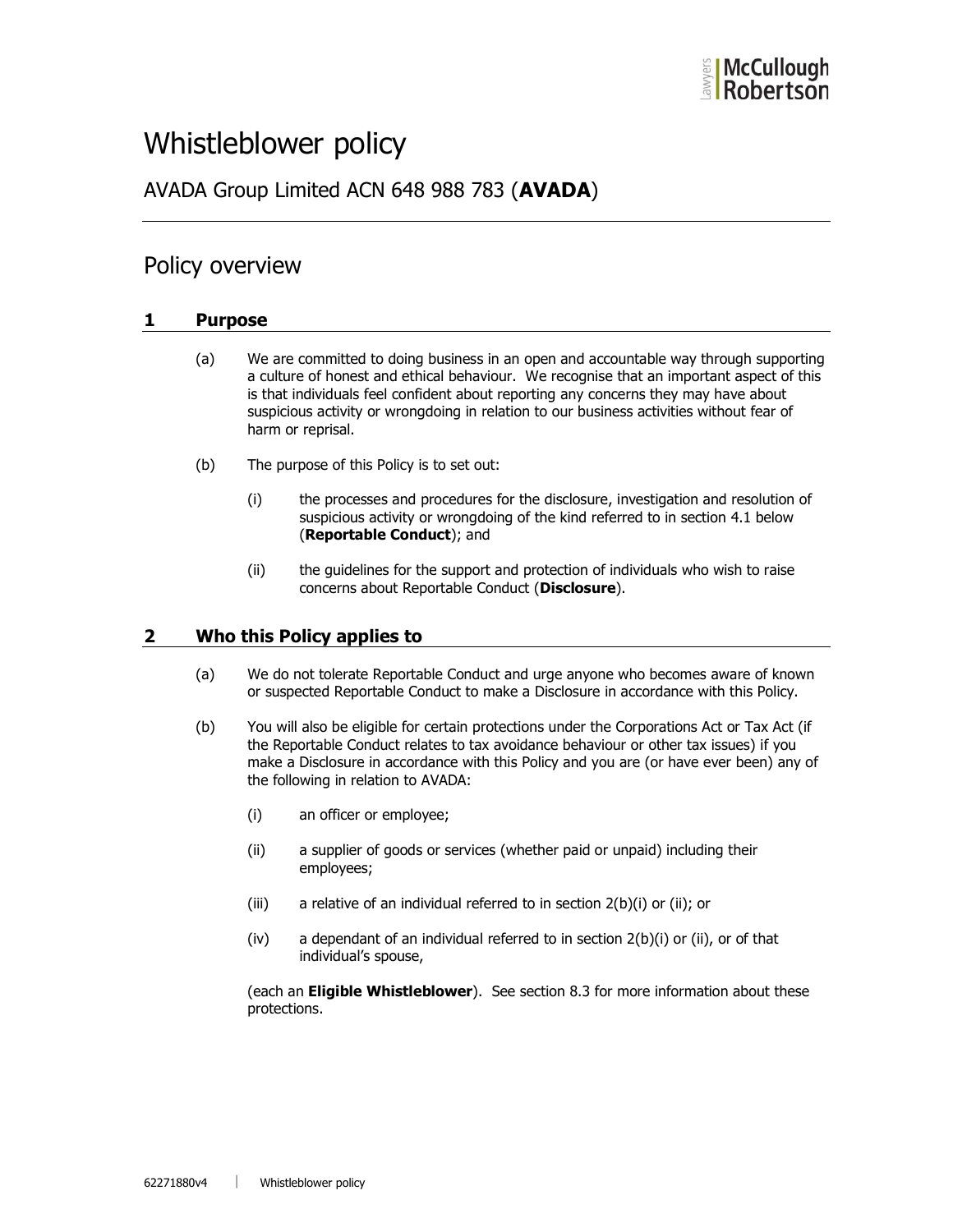## 3 Access to Policy

A copy of this Policy will be available:

- (a) at AVADA Group Limited c/- Verifact Traffic Pty Ltd; and
- (b) on our website at www.avadagroup.com.au.

# Making a Disclosure

## 4 Disclosures which will be dealt with under this Policy

## 4.1 Reportable Conduct

- (a) Reportable Conduct refers to any matter that you know, or you have reasonable grounds to suspect, concerns:
	- (i) misconduct (including fraud, negligence, default, breach of trust or duty);
	- (ii) an improper state of affairs or circumstances; or
	- (iii) any illegal activity,

involving AVADA (including its employees or officers) or its related bodies corporate in any way (whether or not it involves a contravention of a particular law).

- (b) For example, Reportable Conduct may refer to:
	- (i) illegal conduct;
	- (ii) fraud, money laundering or misappropriation of funds;
	- (iii) dishonest or unethical behaviour and practices;
	- (iv) offering or accepting a bribe;
	- (v) financial irregularities;
	- (vi) failure to comply with, or breach of, legal or regulatory requirements;
	- (vii) conduct which indicates a significant risk to public safety or the stability of, or confidence in, the financial system (even if it does not involve a breach of a particular law); or
	- (viii) engaging in, or threatening to engage in, detrimental conduct against a person who has made a Disclosure or is believed or suspected to have made or be planning to make a Disclosure under this Policy, regardless of whether they are an Eligible Whistleblower.
- (c) Disclosures made about tax avoidance behaviour or other tax issues in relation to AVADA or its related bodies corporate will only be eligible for protection under the Tax Act if you consider the information in your disclosure may assist the recipient to perform their duties under a tax law in relation to that entity.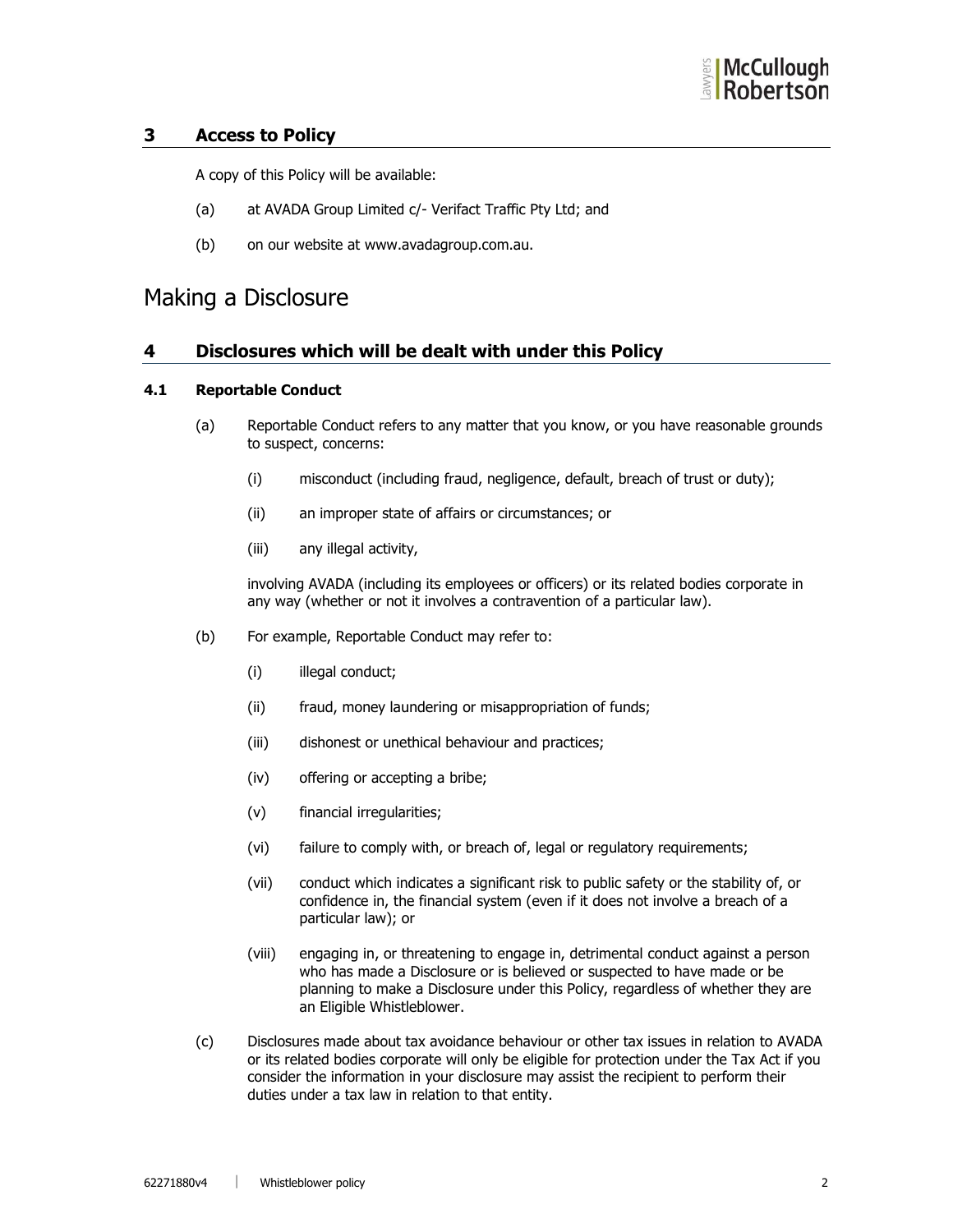

## 4.2 Personal work related grievances

- (a) Purely personal work-related grievances are not Reportable Conduct and should instead be raised in accordance with your direct manager instead. A personal work-related grievance refers to a matter which concerns your employment (or former employment) which may have implications for you personally, but does not have significant implications for us or our business and does not involve allegations of misconduct or an improper state of affairs or circumstances. Personal work-related grievances might involve:
	- (i) an interpersonal conflict with another employee;
	- (ii) a decision by us that does not involve a breach of workplace laws;
	- (iii) a decision about your engagement, transfer or promotion;
	- (iv) a decision about the terms of your employment;
	- (v) a decision to suspend or terminate your employment; or
	- (vi) a disciplinary decision.
- (b) However, in certain circumstances your concerns about personal work-related grievance should still be raised as a Disclosure under this Policy, such as if:
	- (i) the personal work-related grievance includes information about Reportable Conduct, or your concerns about Reportable Conduct includes or is accompanied by a personal work-related grievance;
	- (ii) the personal work related grievance concerns tax avoidance behaviour or other tax issues;
	- (iii) you know or have reasonable grounds to suspect that the personal work-related grievance concerns a breach of employment or other laws punishable by imprisonment for a period of 12 months or more, represents a danger to the public or otherwise suggests misconduct beyond your personal circumstances; or
	- (iv) you are suffering from or have been threatened with detriment for making a Disclosure in accordance with this Policy, or for seeking legal advice or legal representation about the operation of the whistleblower protections under the Corporations Act or Tax Act (as applicable).

## 4.3 False reporting

- (a) A false report of Reportable Conduct could have a significant effect on our reputation and the reputations of other employees and could also cause considerable waste of time and effort. Deliberate false reporting of Reportable Conduct, whether under this Policy or otherwise, will be treated as a serious disciplinary matter.
- (b) While not intending to discourage the reporting of matters of genuine concern, you must ensure that, as far as possible, reports are factually accurate, complete, based on firsthand knowledge, presented in an unbiased fashion (and any possible perception of bias should be disclosed) and without material omission.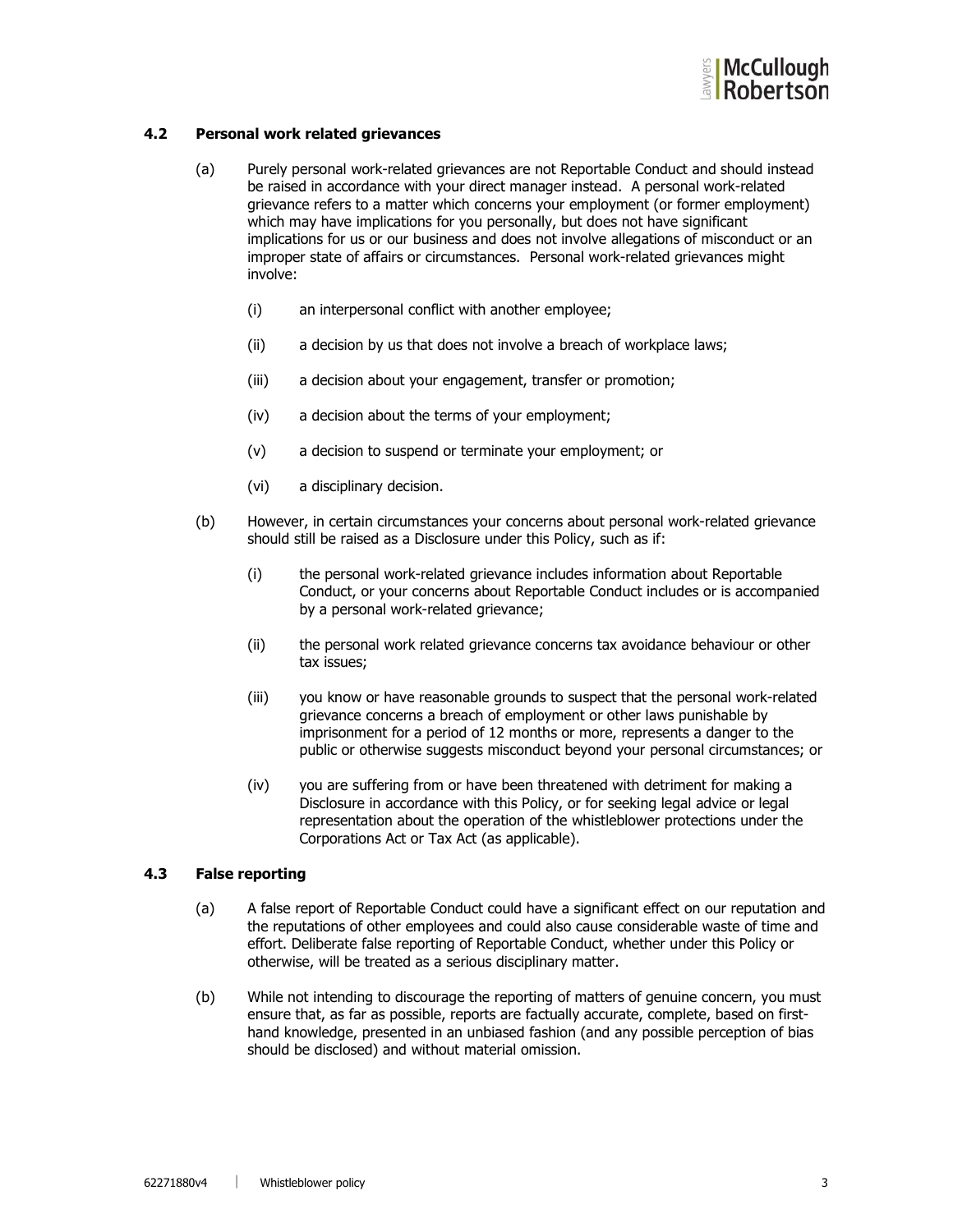## 5 How to make a Disclosure

#### 5.1 All Disclosures

(a) Disclosures can be made at any time to an Authorised Disclosure Officer:

| <b>Authorised</b><br><b>Disclosure Officer</b> | <b>Contact details</b>                 |
|------------------------------------------------|----------------------------------------|
| Lance Hockridge -                              | m: +61 418 559 569                     |
| Chairman                                       | e: <b>Ihockridge@avadagroup.com.au</b> |
| Paul Fitton - Company                          | m: +61 434 685 661                     |
| Secretary                                      | e: pfitton@avadagroup.com.au           |

(b) If you become aware of Reportable Conduct and wish to seek additional information before formally making a Disclosure, you should contact an Authorised Disclosure Officer, ASIC or seek independent legal advice.

#### 5.2 Disclosures made by Eligible Whistleblowers

Disclosures made by Eligible Whistleblowers will also be protected under the Corporations Act or Tax Act (as applicable) if they are made to:

- (a) an Authorised Disclosure Officer in accordance with section 5.1;
- (b) an officer or senior manager of AVADA or any of its related bodies corporate;
- (c) the internal or external auditor (including a member of an audit team conducting an audit) or actuary of AVADA or any of its related bodies corporate;
- (d) ASIC;
- (e) a legal practitioner, provided that the Disclosure is made for the purpose of obtaining legal advice or legal representation;
- (f) if the Reportable Conduct relates to tax avoidance behaviour or other tax issues, in addition to those persons listed in sections 5.2(a)-5.2(e) above, to:
	- (i) the Commissioner of Taxation (i.e. the Australian Taxation Office  $(ATO)$ );
	- (ii) a registered tax agent or BAS agent who provides tax agent or BAS services to AVADA or any of its related bodies corporate; or
	- (iii) any other employee or officer of AVADA or any of its related bodies corporate who has functions or duties that relate to the tax affairs of that entity;
- (g) a member of the Parliament of the Commonwealth, the Parliament of a State or the legislature of a Territory or a journalist on the grounds of public interest (Public Interest Disclosure), provided that:
	- (i) you have previously made a Disclosure in accordance with this Policy;
	- (ii) at least 90 days have passed since your previous Disclosure was made;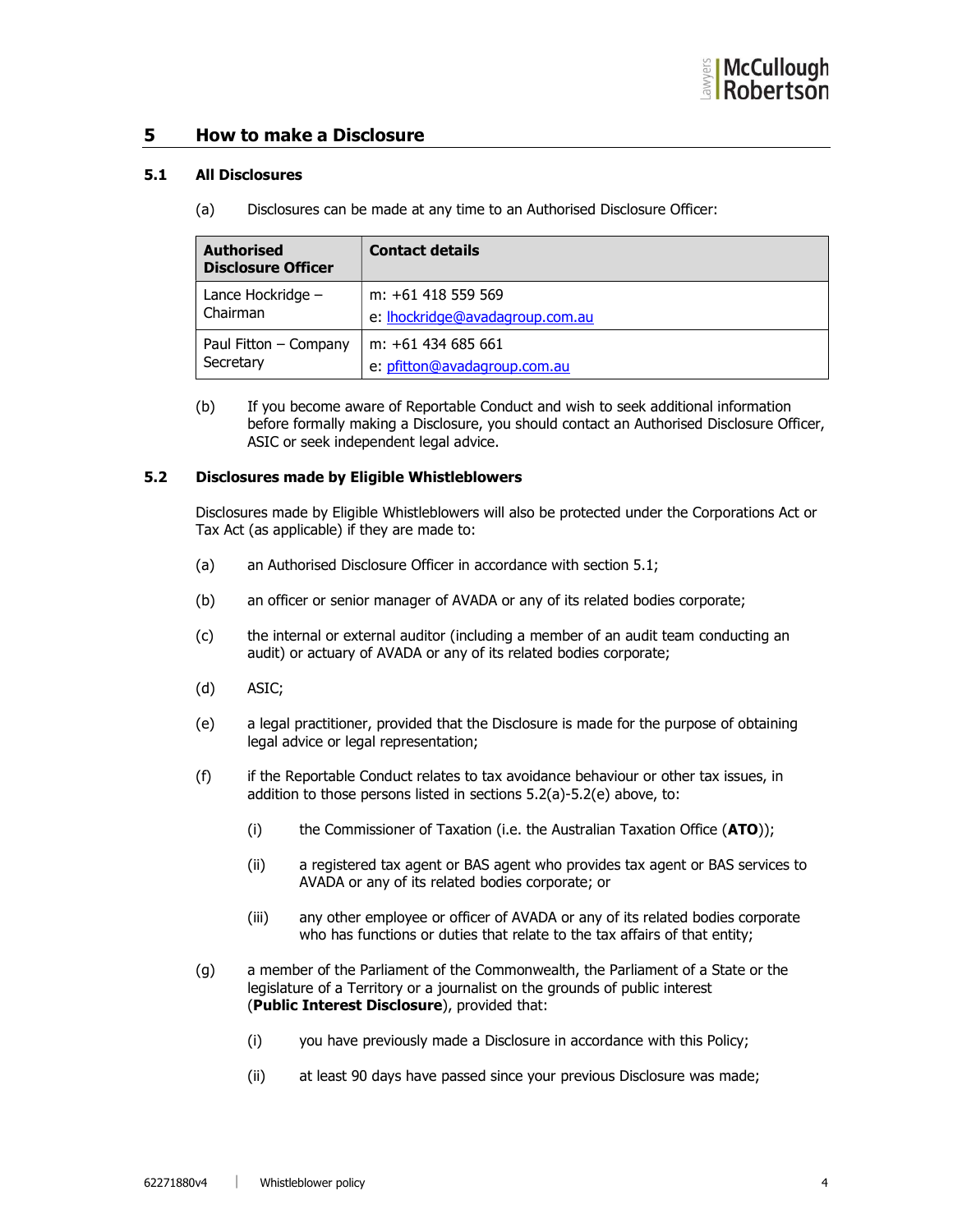

- (iii) you do not have reasonable grounds to believe that action is being, or has been, taken to address the matters to which your previous Disclosure related;
- (iv) you have reasonable grounds to believe that making a further Disclosure would be in the public interest;
- (v) you have provided us with written notice that:
	- (A) includes sufficient information to identify the previous Disclosure; and
	- (B) states that you intend to make a Public Interest Disclosure; and
- (vi) the extent of the information disclosed is no greater than is necessary to inform the recipient of the Reportable Conduct;
- (h) a member of the Parliament of the Commonwealth, the Parliament of a State or the legislature of a Territory or a journalist on the grounds of an emergency disclosure (**Emergency Disclosure**), provided that:
	- (i) you have previously made a Disclosure in accordance with this Policy;
	- (ii) you have reasonable grounds to believe that the Disclosure concerns a substantial and imminent danger to the health or safety of one or more persons or to the natural environment;
	- (iii) you have provided us with written notice that:
		- (A) includes sufficient information to identify the previous Disclosure; and
		- (B) states that you intend to make an Emergency Disclosure; and
	- (iv) the extent of the information disclosed is no greater than is necessary to inform the recipient of the substantial and imminent danger; or
- (i) any other person in accordance with any relevant law, regulation or other requirement.

#### 5.3 Public Interest Disclosures and Emergency Disclosures

Public Interest Disclosures and Emergency Disclosures will not be protected under the Tax Act if the Reportable Conduct relates to tax avoidance behaviour or other tax issues.

#### 5.4 Anonymous Disclosures

- (a) If you do not feel comfortable including details of your identity, you can make an anonymous Disclosure. If you decide to remain anonymous over the course of and after the investigation, no investigations will be carried out to try and identify you.
- (b) However, it is important that you understand that it may be difficult for us to investigate your Disclosure properly if it is made anonymously and we are not able to contact you. If you feel comfortable doing so, we suggest making an anonymous disclosure using an anonymised email address to Lance Hockridge at: lhockridge@avadagroup.com.au or Paul Fitton at: pfitton@avadagroup.com.au so we can ask you follow up questions or provide you with updates about the status of our investigation.
- (c) If you are an Eligible Whistleblower, you can make an anonymous Disclosure and still be eligible for protection under the Corporations Act or Tax Act (as applicable).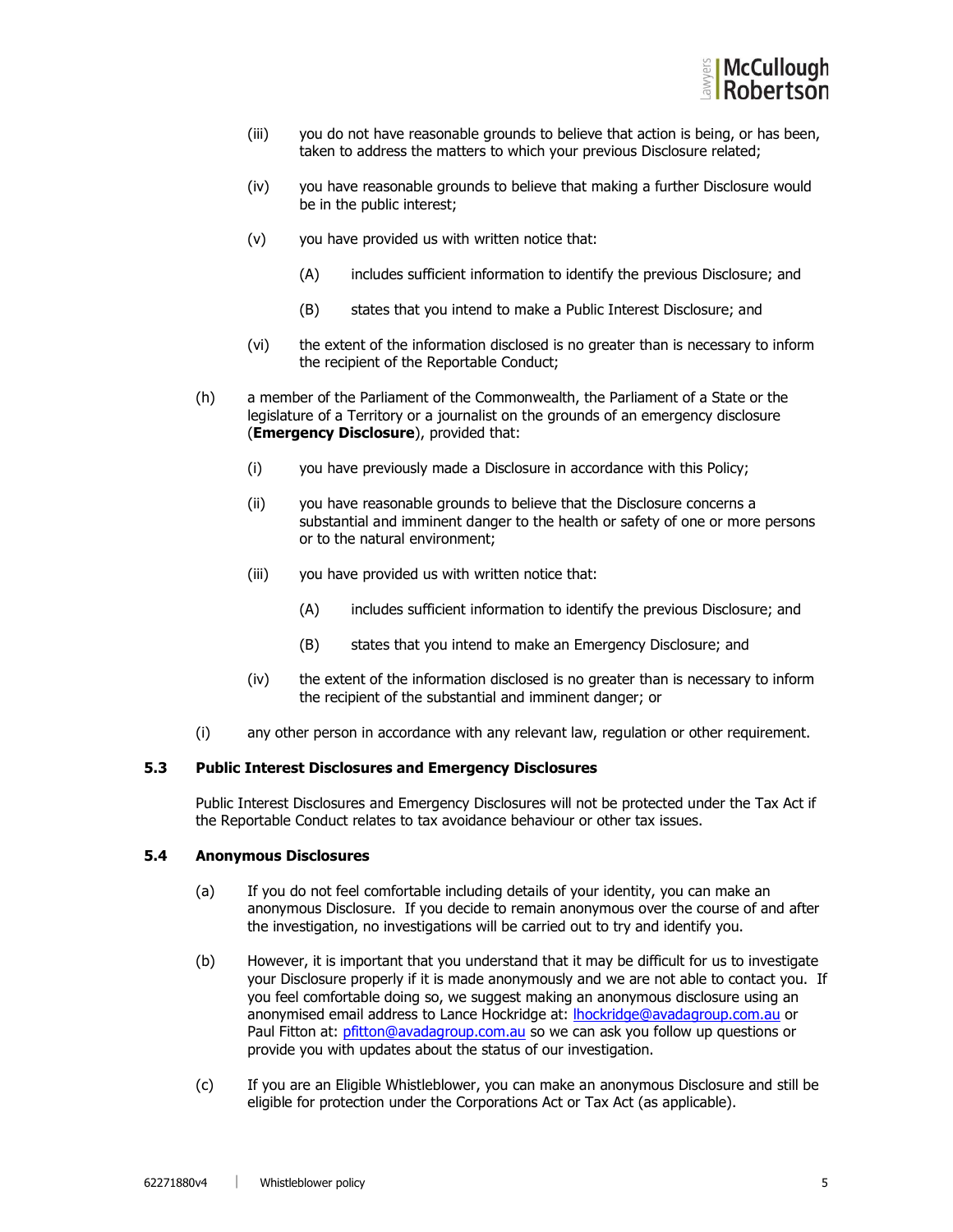

# How we deal with Disclosures

## 6 Roles and responsibilities

| Role                                           | <b>Responsibilities</b>                                                                                                                                                                                                                                                                                                                                                                                                                                                                                                                                                                                                                                                |
|------------------------------------------------|------------------------------------------------------------------------------------------------------------------------------------------------------------------------------------------------------------------------------------------------------------------------------------------------------------------------------------------------------------------------------------------------------------------------------------------------------------------------------------------------------------------------------------------------------------------------------------------------------------------------------------------------------------------------|
| <b>Authorised Disclosure</b><br><b>Officer</b> | Each of the persons listed in section 5.1 who have been authorised<br>by us to receive Disclosures.                                                                                                                                                                                                                                                                                                                                                                                                                                                                                                                                                                    |
| Whistleblower<br><b>Protection Officer</b>     | The Whistleblower Protection Officer is responsible for safeguarding<br>the interests of Eligible Whistleblowers and ensuring our compliance<br>with any applicable laws and regulations in accordance with this<br>Policy. The Whistleblower Protection Officer is usually also<br>responsible for completing a preliminary review of any Disclosure.<br>This role is currently held by Paul Fitton or, if the Disclosure<br>concerns (or may concern) that person, Lance Hockridge.<br>The Whistleblower Protection Officer will be responsible for<br>appointing the Whistleblower Investigation Officer in relation to a<br>matter in accordance with section 7.1. |
| Whistleblower<br><b>Investigation Officer</b>  | The Whistleblower Investigation Officer carries out or supervises<br>the investigation of any Disclosure made in accordance with this<br>Policy to determine whether there is enough evidence in support of<br>the matters raised or, alternatively, to disprove the Disclosure.                                                                                                                                                                                                                                                                                                                                                                                       |
| Board                                          | The Board governs and is responsible for the ultimate decision-<br>making power regarding Disclosures made under this Policy.                                                                                                                                                                                                                                                                                                                                                                                                                                                                                                                                          |

## 7 Assessment and investigation of Disclosures

### 7.1 Initial assessment of Disclosures

- (a) Disclosures will initially be referred to the Whistleblower Protection Officer, who will carry out an initial assessment of:
	- (i) the issues raised by the Disclosure, including whether the Disclosure falls within this Policy;
	- (ii) the actual risks of detrimental conduct faced by all individuals involved in the Disclosure (and, where appropriate, take action under sections 7.3 and 7.5); and
	- (iii) the appropriate steps for both responding to the Disclosure and your welfare.
- (b) If the Disclosure is covered by this Policy and further investigation of the matters raised in the Disclosure is considered warranted, your Disclosure will be referred to a Whistleblower Investigation Officer.

### 7.2 Investigation by Whistleblower Investigation Officer

- (a) The objective of an investigation of a Disclosure is to determine whether there is enough information to substantiate or refute the matters reported in the Disclosure.
- (b) Where an investigation needs to be undertaken, we will ensure it is objective, fair and independent. Therefore, any Whistleblower Investigation Officer appointed to investigate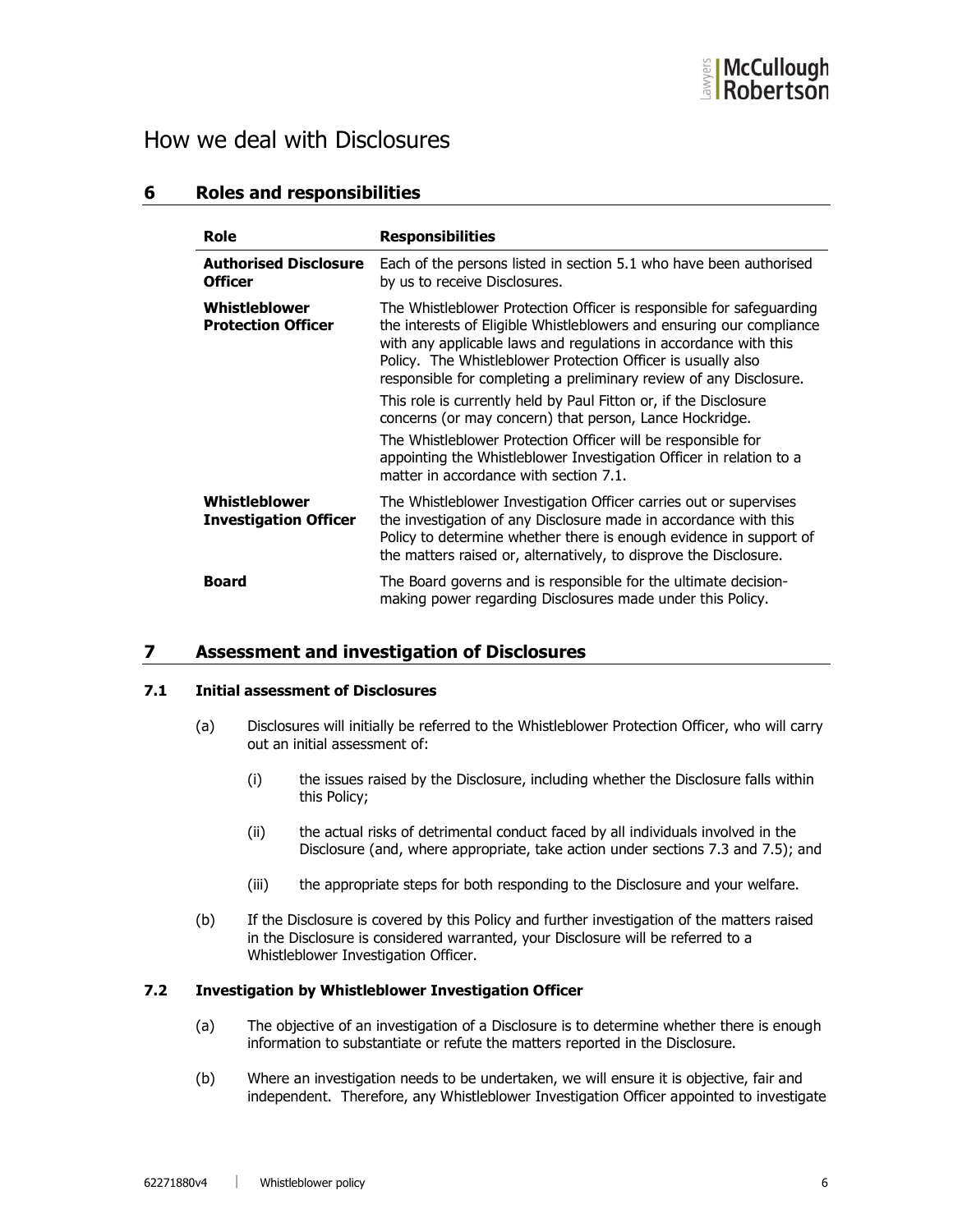

your Disclosure will be independent of you and any individuals who are the subject of your Disclosure, as well as any connected staff members.

- (c) The Whistleblower Investigation Officer will usually be the Company Secretary who has received training on how to investigate Disclosures. If, however:
	- (i) it is considered that additional specialist skills or expertise are necessary; or
	- (ii) if the Disclosure concerns any member of the Board or any senior managers,

an external investigator may be appointed to conduct the investigation, either in conjunction with, or independently of, an internal Whistleblower Investigation Officer.

#### 7.3 Ongoing support and protection by Whistleblower Protection Officer

Unless you have chosen to remain anonymous and cannot be contacted, after the Whistleblower Protection Officer has completed their initial assessment of your Disclosure, they will discuss with you what kind of support you need. For instance, it might be appropriate for you to have:

- (a) a leave of absence during the investigation;
- (b) alternative employment arrangements (such as working from home);
- (c) counselling or other professional services for the distress caused by the Reportable Conduct which led to the Disclosure being made by you; and
- (d) assistance in developing strategies to help you minimise and manage stress, time or performance impacts, or other challenges resulting from your Disclosure or its investigation.

### 7.4 Keeping you informed

Unless you have chosen to remain anonymous and cannot be contacted, we will (through the Whistleblower Protection Officer):

- (a) confirm receipt of the Disclosure by the Whistleblower Investigation Officer and to establish a process, including expected timeframes, for reporting to you the progress of the investigation;
- (b) contact you as soon as practicable after the Disclosure has been referred to the Whistleblower Investigation Officer to discuss whether you require any additional support;
- (c) inform you at the earliest possible opportunity if the Whistleblower Investigation Officer determines that there is insufficient information to warrant further investigation; and
- (d) inform you of the final outcome of the investigation.

#### 7.5 Ensuring fair treatment of individuals mentioned in a Disclosure

The Whistleblower Protection Officer will also ensure that:

(a) if practical and appropriate to do so, the details of individuals mentioned in the Disclosure are handled confidentially;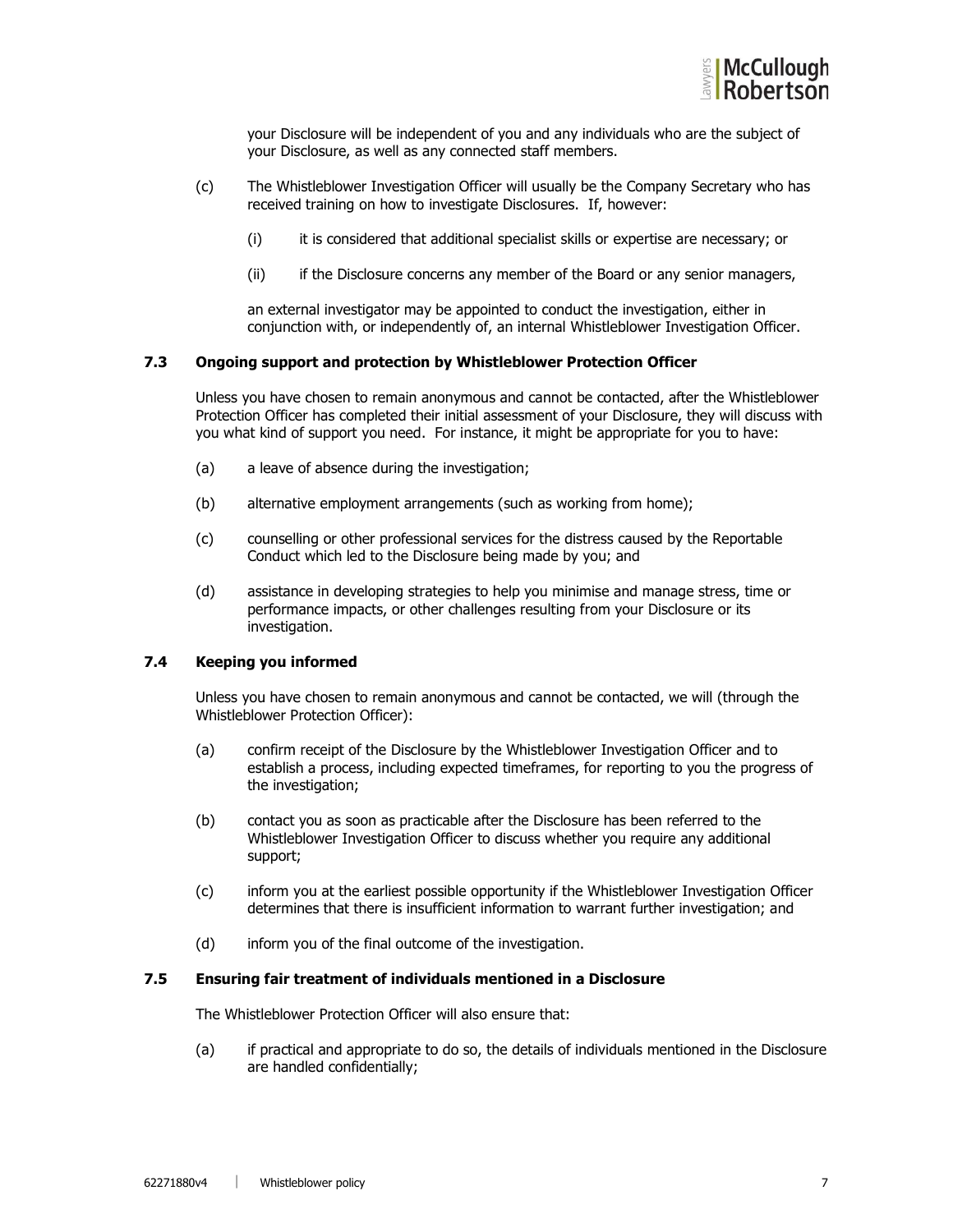

- (b) any person who is the subject of a Disclosure will be advised about the subject matter of the Disclosure as and when required by principles of natural justice and procedural fairness and before any action is taken; and
- (c) any person who is the subject of a Disclosure receives appropriate support services.

## 8 Support and protection of whistleblowers

#### 8.1 Protecting your identity

- (a) All Disclosures will be treated confidentially, regardless of whether or not you are an Eligible Whistleblower. Your identity and any information you disclose will not be provided to anyone who is not involved in the investigation of your Disclosure unless permitted by law (such as if we disclose such details to ASIC, the Australian Federal Police or a legal practitioner), or you have consented to us doing so.
- (b) If you make a Disclosure that includes details of your identity, or any other information which could be used to identify you, the Authorised Disclosure Officer who received your Disclosure will ask you to consent to this information being disclosed to the Whistleblower Protection Officer and Whistleblower Investigation Officer.
- (c) If you do not wish for this information to be included, your Disclosure will be de-identified before it is escalated for investigation. For example, this may include:
	- (i) redacting your personal information;
	- (ii) referring to you in a gender-neutral context; and
	- (iii) working with you to find any other information within your Disclosure that could inadvertently identify you.
- (d) Alternatively, you may choose to adopt a pseudonym for the purposes of your Disclosure. This may be suitable where your identity is known to the Authorised Disclosure Officer to whom you made your Disclosure and the Whistleblower Protection Officer, but you would prefer not to disclose your identity to anyone else (including the Whistleblower Investigation Officer).
- (e) All documents and other materials relating to your Disclosure will be stored and dealt with securely.

## 8.2 Protection from detrimental conduct

- (a) This Policy, and particularly the measures set out in section 7.3, are designed to ensure that no person will be subject to, or threatened with, detrimental conduct (whether by act or omission) by us, our employees or anyone else whose conduct is within our control if that person believes or suspects that another person:
	- (i) has made;
	- (ii) may have made;
	- (iii) proposes to make; or
	- (iv) could make;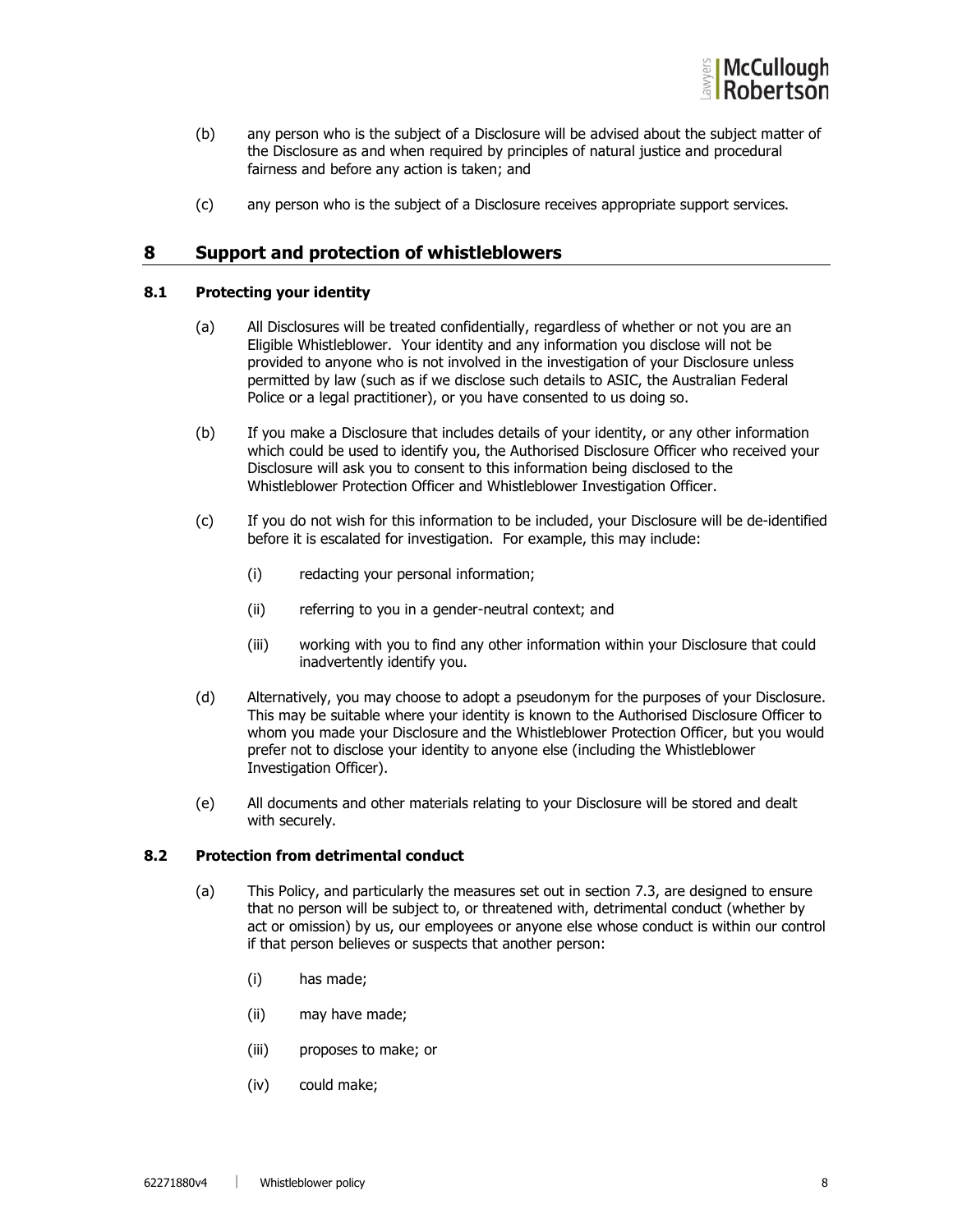

a Disclosure, and the belief or suspicion is the reason, or part of the reason, for their conduct towards that person.

- (b) Examples of detrimental conduct could include:
	- (i) dismissal as an employee;
	- (ii) injury in the course of the person's employment;
	- (iii) alteration of a person's position or duties within their employment to their disadvantage;
	- (iv) discrimination between the person and other employees;
	- (v) harassment or intimidation;
	- (vi) harm or injury, including psychological harm;
	- (vii) damage to the person's property;
	- (viii) damage to the person's reputation;
	- (ix) damage to the person's business or financial position; or
	- (x) any other damage,

but will not include situations where the conduct is appropriate in the circumstances, such as:

- (xi) administrative action that is reasonable for the purpose of protecting the person from detrimental conduct (such as the actions detailed above); and
- (xii) managing unsatisfactory work performance, if the action is in line with our performance management framework.
- (c) You can seek compensation and other remedies through the courts if:
	- (i) you suffer detrimental conduct because of a Disclosure (whether or not it was you who made the Disclosure); and
	- (ii) we fail to take reasonable precautions and exercise due diligence to prevent that detrimental conduct.

#### 8.3 Civil, criminal and administrative liability protection

- (a) If you are an Eligible Whistleblower, you are also protected from any of the following in relation to your Disclosure:
	- (i) civil liability (e.g. any legal action against you for breach of an employment contract, duty of confidentiality or another contractual obligation);
	- (ii) criminal liability (e.g. attempted prosecution of you for unlawfully releasing information, or other use of the Disclosure against you in a prosecution (other than for making a false disclosure)); and
	- (iii) administrative liability (e.g. disciplinary action for making the Disclosure).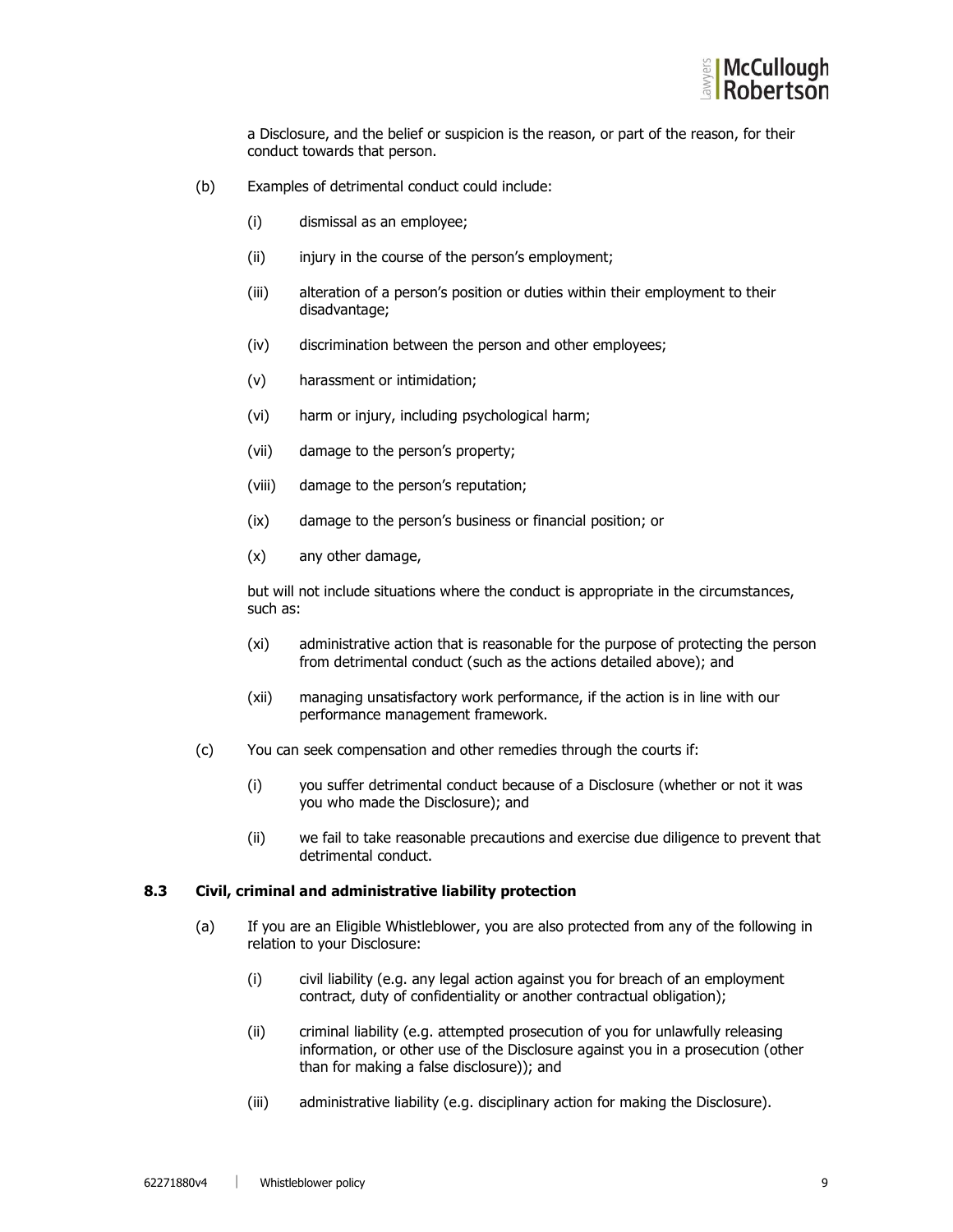

(b) However, it is important that you understand that these protections do not apply in relation to any misconduct you have engaged in that is revealed in your Disclosure.

#### 8.4 Concerns about breaches of confidentiality and victimising behaviour

- (a) It is against the law for us to fail to take reasonable precautions to protect you from actual or threatened detrimental conduct (see section 8.2). It is also against the law for us to breach your confidentiality if you are an Eligible Whistleblower (see section 8.1).
- (b) If you believe that your confidentiality may have been breached or that you have been subject to, or threatened with, any detrimental conduct, we encourage you to raise your concerns with the Whistleblower Protection Officer in the first instance who will escalate the matter as a separate Disclosure. However, you may also lodge a complaint directly with ASIC and seek independent legal advice.

## 9 Reports and recommendations

- (a) At the end of an investigation, the Whistleblower Investigation Officer will submit a deidentified report to the Board. The report will summarise the conduct of the investigation and the evidence collected, draw conclusions about the extent of any Reportable Conduct and recommend an appropriate course of action to remedy any Reportable Conduct and ensure that it does not recur.
- (b) A copy of the report will also be provided to the Whistleblower Protection Officer, who will provide you with a copy and maintain a de-identified record of all concerns raised and actions taken under this Policy.

# Ensuring the ongoing effectiveness of this Policy

## 10 Training

- (a) We will implement an induction and regular ongoing program to ensure all employees are aware of this Policy and their rights and obligations under it.
- (b) We will also ensure that all individuals with roles and responsibilities under the Policy receive induction and regular ongoing training in relation to receiving and handling Disclosures, including training relating to confidentiality and the prohibitions against detrimental conduct.

### 11 Review of this Policy

This Policy will be reviewed by the Board at least once every three years to ensure it remains consistent with all relevant legislative requirements, as well as the changing nature of our business operations.

## **Glossary**

| Term        | <b>Definition</b>                                           |
|-------------|-------------------------------------------------------------|
| <b>ASIC</b> | means the Australian Securities and Investments Commission. |